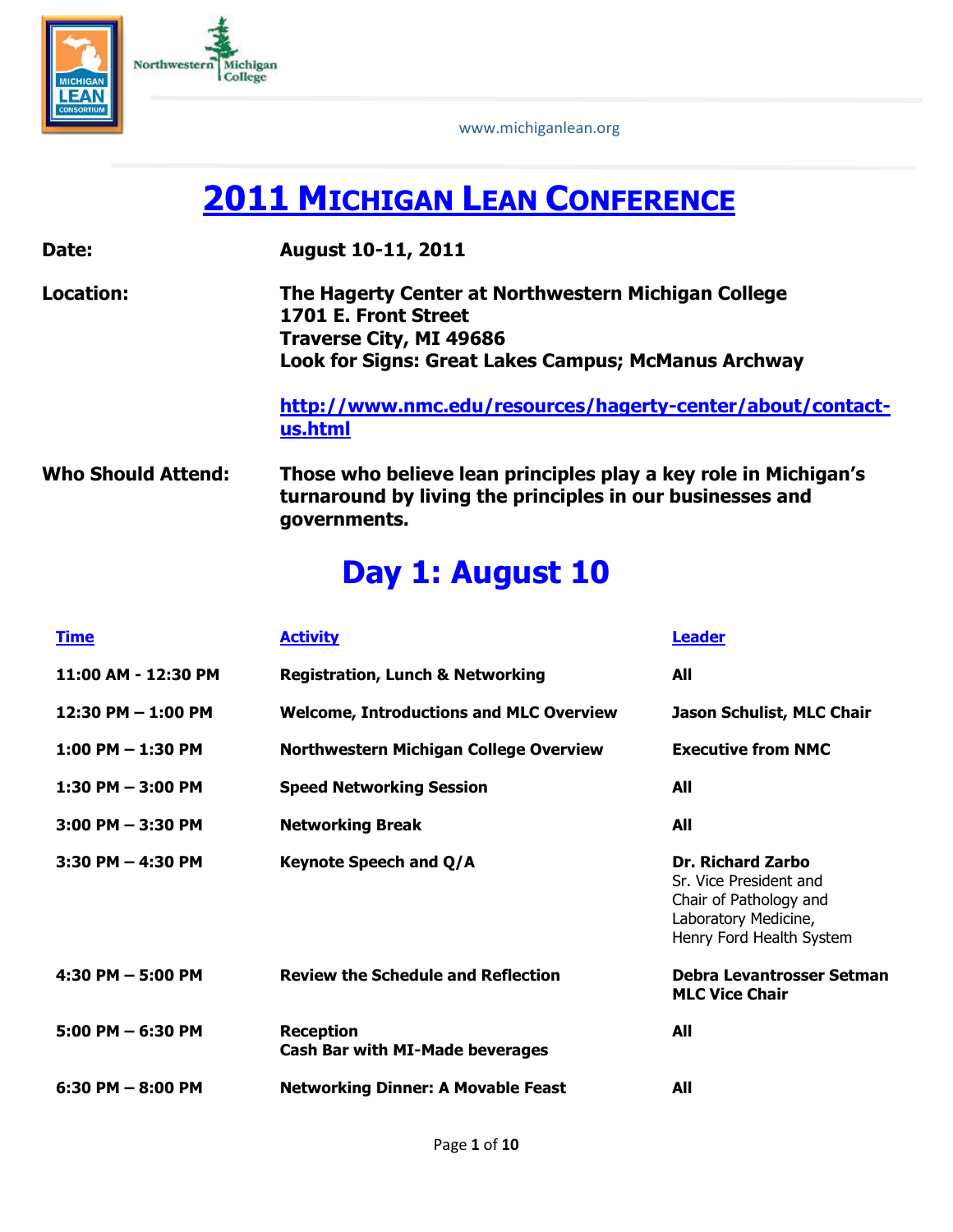



# **DAY 2: August 11**

| <b>Time</b>                                                                                           | <b>Activity</b>                                                                                                                                                                                                                                                                                                                                                                                                                                                                                                                | Leader                                                                                                                                                            |  |
|-------------------------------------------------------------------------------------------------------|--------------------------------------------------------------------------------------------------------------------------------------------------------------------------------------------------------------------------------------------------------------------------------------------------------------------------------------------------------------------------------------------------------------------------------------------------------------------------------------------------------------------------------|-------------------------------------------------------------------------------------------------------------------------------------------------------------------|--|
| 7:30 AM - 8:30AM                                                                                      | <b>Breakfast &amp; Networking</b>                                                                                                                                                                                                                                                                                                                                                                                                                                                                                              | All                                                                                                                                                               |  |
| $8:30$ AM $-9:30$ AM                                                                                  | <b>Keynote Address with Q&amp;A</b>                                                                                                                                                                                                                                                                                                                                                                                                                                                                                            | Jeffrey Liker, Ph.D.<br>Professor of Industrial and<br>Operations Engineering at the<br>University of Michigan<br>Author, Toyota Under Fire and<br>The Toyota Way |  |
| $9:30$ AM $-$ 10:30 AM                                                                                | <b>Leadership Panel</b>                                                                                                                                                                                                                                                                                                                                                                                                                                                                                                        | <b>Panelists &amp; Moderator</b>                                                                                                                                  |  |
|                                                                                                       | ○ G.S. Clarke, Founder, Clarke Consulting<br>Mark Graban, author of Lean Hospitals<br>$\circ$<br>Brian Jacobs, Ph.D., P.E., Assistant Professor, Department of Supply Chain<br>$\circ$<br>Management, The Eli Broad of College Business, Michigan State University<br>Ken LePage, Associate Vice President - Process Excellence<br>$\circ$<br>St. Joseph Mercy Oakland Hospital, Trinity Health<br>Ed Sosnowski, Program Manager-Open Solar, United Solar Ovonic<br>$\circ$<br>Moderator: Debra Levantrosser Setman<br>$\circ$ |                                                                                                                                                                   |  |
| 10:30 AM - 11:00 AM                                                                                   | <b>Networking Break</b>                                                                                                                                                                                                                                                                                                                                                                                                                                                                                                        | <b>All</b>                                                                                                                                                        |  |
| 11:00 AM - 12:30 PM                                                                                   | <b>Break Out Sessions lead by Michigan companies (select one)</b>                                                                                                                                                                                                                                                                                                                                                                                                                                                              |                                                                                                                                                                   |  |
|                                                                                                       | Choice A: The Human Component of Continuous Improvement, Robert Amid, Jedco Inc.                                                                                                                                                                                                                                                                                                                                                                                                                                               |                                                                                                                                                                   |  |
|                                                                                                       | Choice B: Leadership and Culture: The Foundation for Lean and Safe, Michael Taubitz,<br><b>FDR Safety</b>                                                                                                                                                                                                                                                                                                                                                                                                                      |                                                                                                                                                                   |  |
|                                                                                                       | Choice C: Lean Healthcare Simulation PART ONE, Steve Hoeft, Altarum Institute<br>(maximum 32 people)                                                                                                                                                                                                                                                                                                                                                                                                                           |                                                                                                                                                                   |  |
| Choice D: Lean Office Simulation, Dr. Heather Frazier, Northwestern MI College<br>(maximum 32 people) |                                                                                                                                                                                                                                                                                                                                                                                                                                                                                                                                |                                                                                                                                                                   |  |
|                                                                                                       | Choice E: Lightning Rounds (30 mins each):<br>Improving Patient Hand Over Communication, Marlene Ercolani, Detroit Medical<br>Center/Children's Hospital of Michigan<br>Improving Hospital Retail Pharmacy Wait Time "Why do you have to wait so long<br>$\bullet$<br>to get my prescriptions filled", Annette Harnter, Detroit Medical Center/Children's<br>Hospital of Michigan<br>Lean in Daily Work Model at UMHS-A Blueprint for Lean Transformation, Brendon<br>$\bullet$<br>Weil, University of Michigan Health System  |                                                                                                                                                                   |  |
| $12:30 - 1:30$                                                                                        | Lunch and Jeffrey Liker book signing                                                                                                                                                                                                                                                                                                                                                                                                                                                                                           | <b>Jeffrey Liker</b>                                                                                                                                              |  |

Page **2** of **10**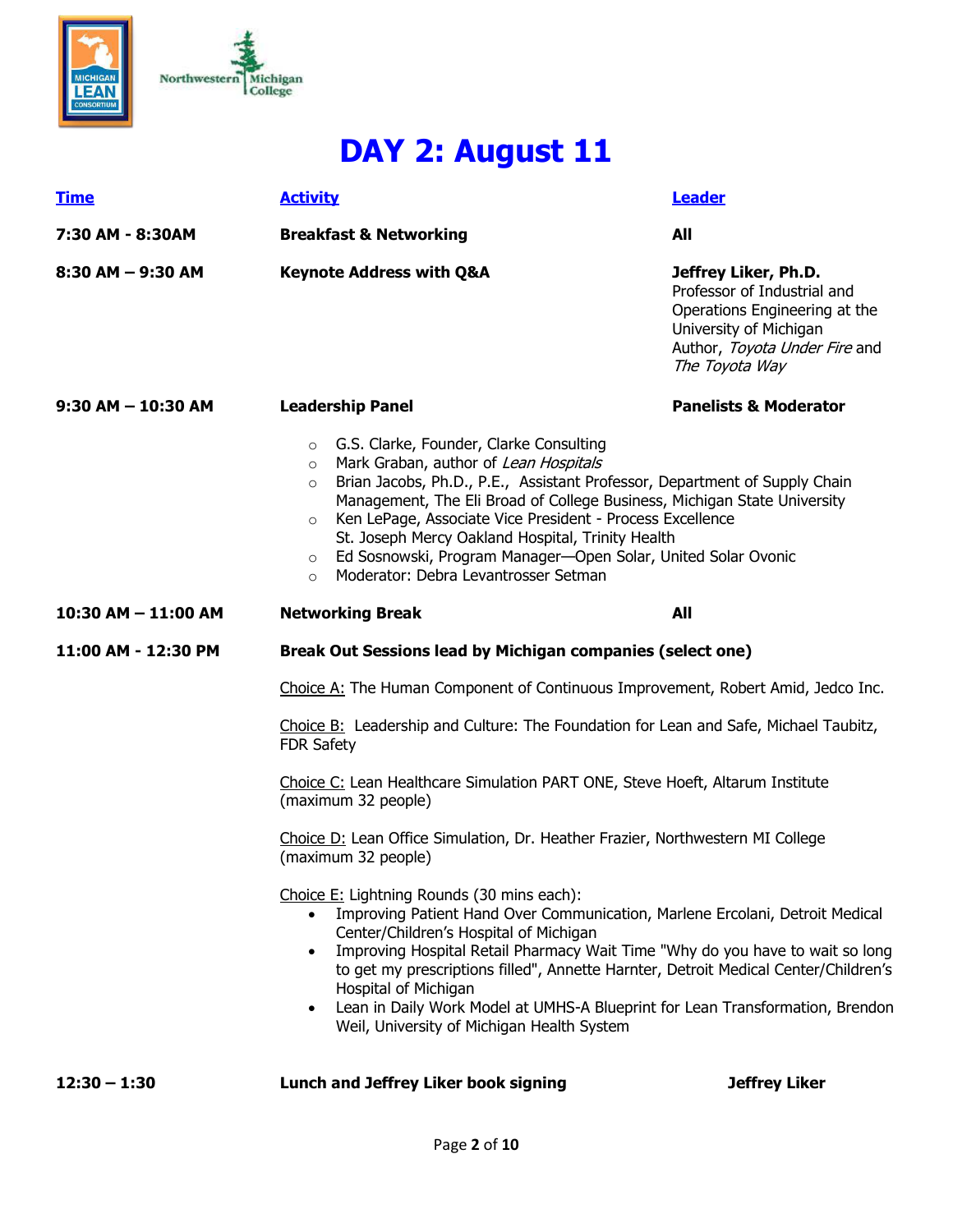| 1:30 PM -3:00 PM      | Breakout Sessions lead by Michigan organizations (select one)                                                                                                                                                                                                                                                                                                                                  |                            |  |
|-----------------------|------------------------------------------------------------------------------------------------------------------------------------------------------------------------------------------------------------------------------------------------------------------------------------------------------------------------------------------------------------------------------------------------|----------------------------|--|
|                       | Choice A: People, Profit, Planet: You can't be lean without being safe, Bruce Main, Design<br>Safety Engineering                                                                                                                                                                                                                                                                               |                            |  |
|                       | Choice B: Using Lean Tools for Effective Operations in Higher Education, Dr. Darby<br>Hiller, Northwestern Michigan College<br>Choice C: Lean Healthcare Simulation PART TWO, Steve Hoeft, Altarum Institute<br>(maximum 32 people)<br>Choice D: Lessons in A3 Development and Usage, Whitney Walters, University of<br>Michigan College of Engineering and Health Systems                     |                            |  |
|                       |                                                                                                                                                                                                                                                                                                                                                                                                |                            |  |
|                       |                                                                                                                                                                                                                                                                                                                                                                                                |                            |  |
|                       | Choice E: Toyota Kata, Bill Costantino, W3 Group, LLC                                                                                                                                                                                                                                                                                                                                          |                            |  |
| $3:00$ PM $-3:30$ PM  | <b>Break</b>                                                                                                                                                                                                                                                                                                                                                                                   | All                        |  |
| $3:30$ PM $-$ 4:15 PM | <b>Q&amp;A With the MLC Board</b>                                                                                                                                                                                                                                                                                                                                                              | All                        |  |
|                       | Jason Schulist, Chair<br>Debra Levantrosser Setman, Vice-Chair and Event Committee Lead<br>Les Sutherland, Treasurer and Project Committee Lead<br>Chris Wilson, Secretary and Outreach Committee Lead<br>Phil Berry, Membership Liaison and Membership Committee Lead<br>Willie Brown, Fundraising Committee Lead<br>Renae` Hesselink, Marketing Committee Lead<br>Moderator: To Be Announced |                            |  |
| $4:15$ PM $-5:00$ PM  | <b>Review Upcoming Events, 2012 Election</b><br><b>Process, Reflection and Survey</b>                                                                                                                                                                                                                                                                                                          | Debra Setman, Chris Wilson |  |
| 5:00 PM               | <b>Adjourn</b>                                                                                                                                                                                                                                                                                                                                                                                 |                            |  |
|                       | ************************See Next Page for Hotel Information**************************                                                                                                                                                                                                                                                                                                          |                            |  |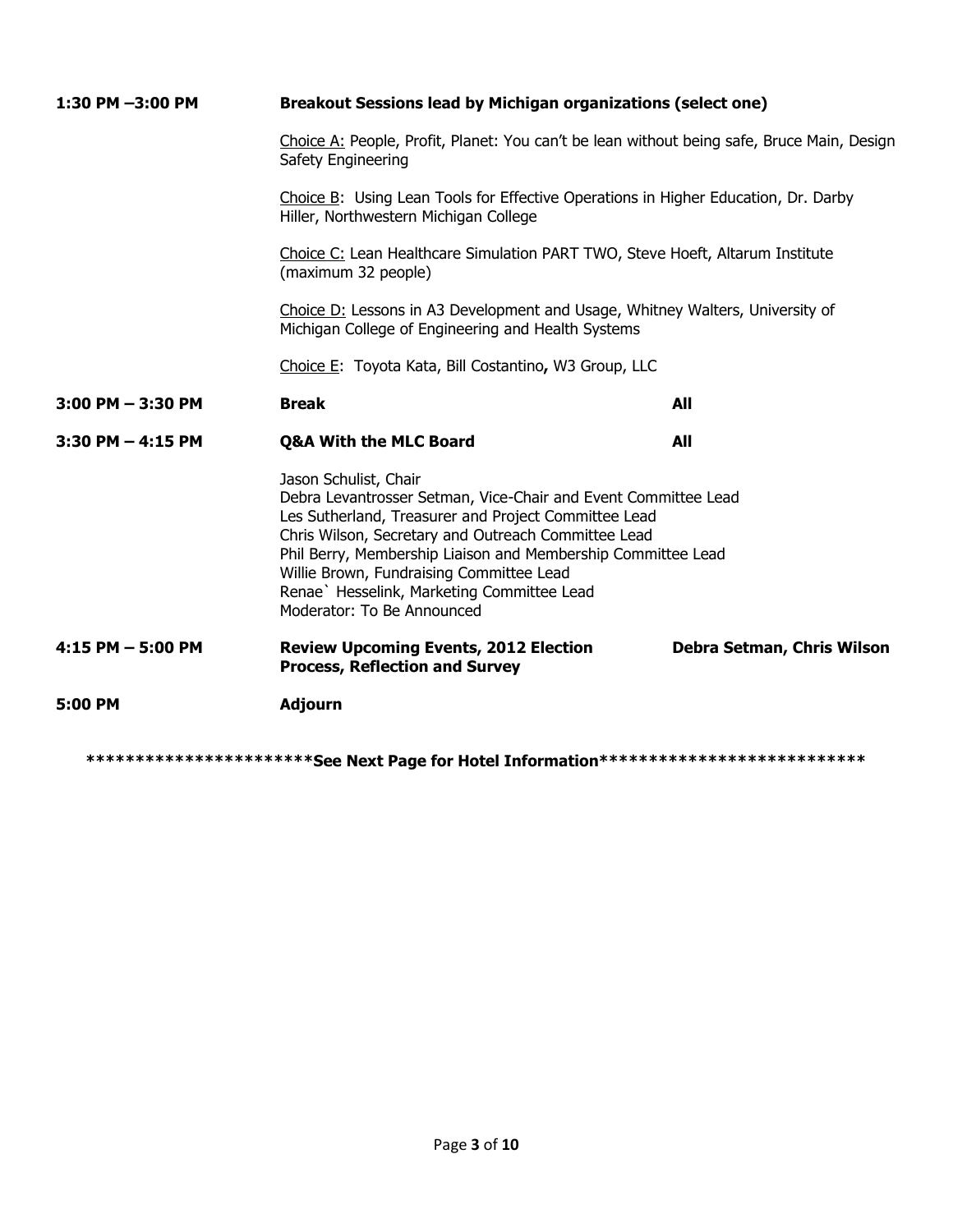

## **MLC 2011 Michigan Lean Conference Hotel Information**

### **Note: always check for AAA and Military rates as applicable. Holiday Inn and Bayshore Resort are in walking distance of the conference.**

| <b>Hotel</b><br><b>Holiday Inn</b><br>Holiday Inn | <b>Phone Number</b><br>800-888-8020 | <b>Address</b><br>Holiday Inn West Bay<br>615 East Front Street<br>Traverse City,<br>Michigan 49686<br>http://www.tcwestbay.com/co | <b>Rates</b><br>25 rooms (2 queen<br>beds, non-smoking)<br>for \$152.95 each.<br>25 rooms (1 king bed<br>and sofa sleeper,<br>non-smoking)<br>\$152.95 each.<br>Arrival date is 8-10-11 and |
|---------------------------------------------------|-------------------------------------|------------------------------------------------------------------------------------------------------------------------------------|---------------------------------------------------------------------------------------------------------------------------------------------------------------------------------------------|
|                                                   |                                     | ntact/                                                                                                                             | check out is 8-12-11. For<br>group rate: "Michigan Lean<br>Consortium". Reserve by July<br>4th.                                                                                             |
| <b>Bayshore Resort</b>                            | 231-935-4400                        | 833 East Front Street,<br>Traverse City, MI<br>49686                                                                               | 15 rooms (no view<br>single or no view<br>double) for \$161.00 a<br>night.<br>15 rooms (part view<br>single, part view<br>double, pool view<br>single, or pool view<br>double) for \$170.00 |
|                                                   |                                     | bayshore-resort.com                                                                                                                | Arrival 8-9-11 and departure<br>8-11-11. Reservations and<br>payment are individual. Group<br>is under "Lean Conference".                                                                   |
| <b>Cambria Suites</b>                             | 231-778-9100                        | 255 Munson Avenue                                                                                                                  | 10 King Suites (Single                                                                                                                                                                      |



http://www.cambrias uites.com/hoteltraver se\_city-michigan-MI325

255 Munson Avenue (US31 , Traverse City, MI, 49686

10 King Suites (Single or Double) for \$159.00. Arrival 8-9- 11 and Departure 8- 11-11. Reserve by July 15, 2011 by credit card.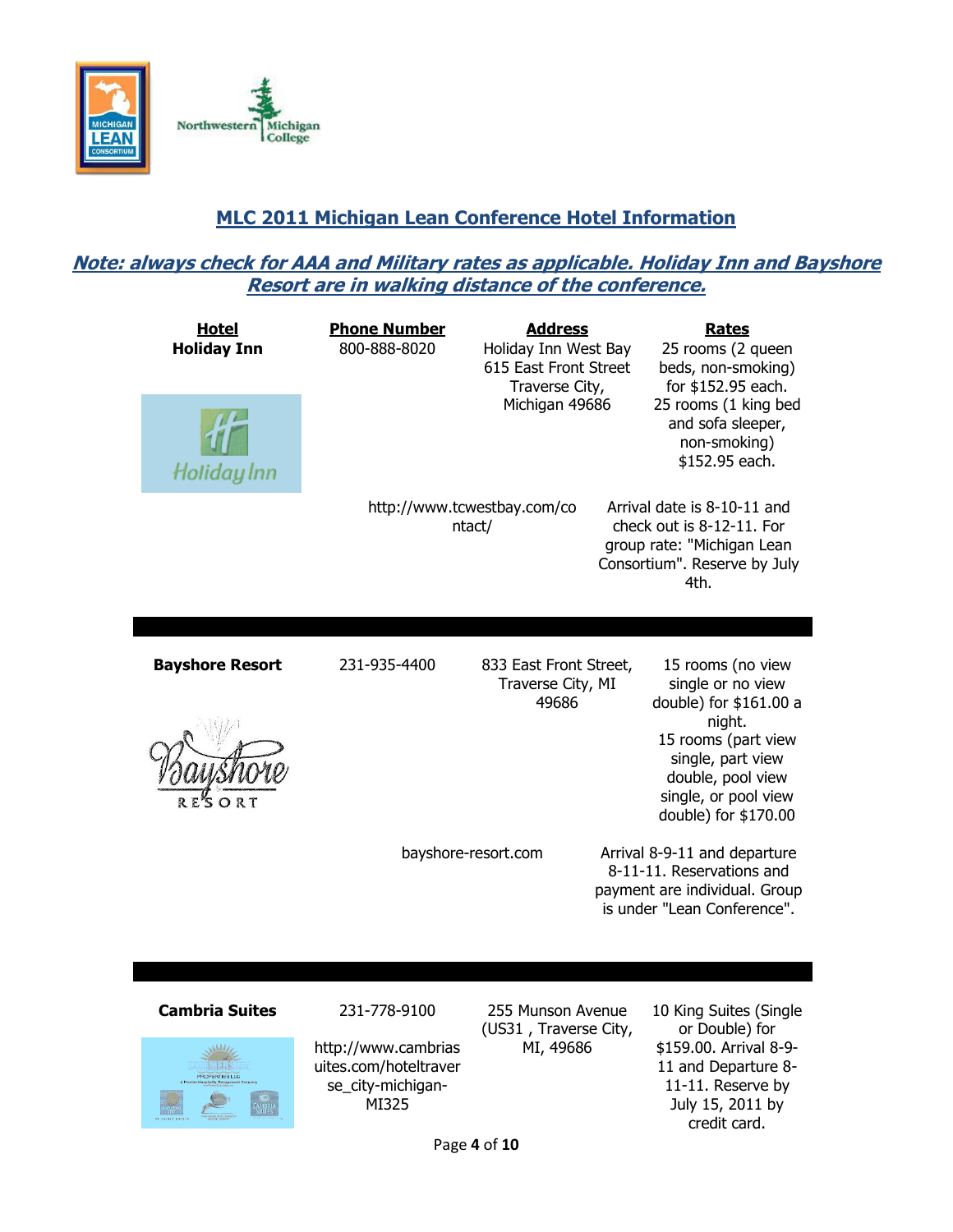| <b>Hotel</b><br><b>Grand Beach</b><br><b>Resort Hotel</b><br><b>GRAND</b><br>SUGAR<br><b>BEACH</b><br>BEACH | <b>Phone Number</b><br>800-986-1992 | <b>Address</b><br>1683 U.S. 31 North,<br>Traverse City, MI<br>49686 | Rates<br>9 rooms (court view<br>with 2 queens) for<br>\$170.00 and 6 rooms<br>(court view king with<br>spa) for \$190.00 for<br>Aug. 9-10. |
|-------------------------------------------------------------------------------------------------------------|-------------------------------------|---------------------------------------------------------------------|--------------------------------------------------------------------------------------------------------------------------------------------|
| <b>Grand Sugar</b><br><b>Resort Hotel</b><br>SUGAR<br>GRAND<br>BEACH                                        | 800-509-1995                        | 1733 U.S. 31 North,<br>Traverse City, MI<br>49686                   | 9 rooms (court view<br>with 2 queens) for<br>\$170.00 and 6 rooms<br>(court view king with<br>spa) for \$190.00 for<br>Aug. 9-10.          |

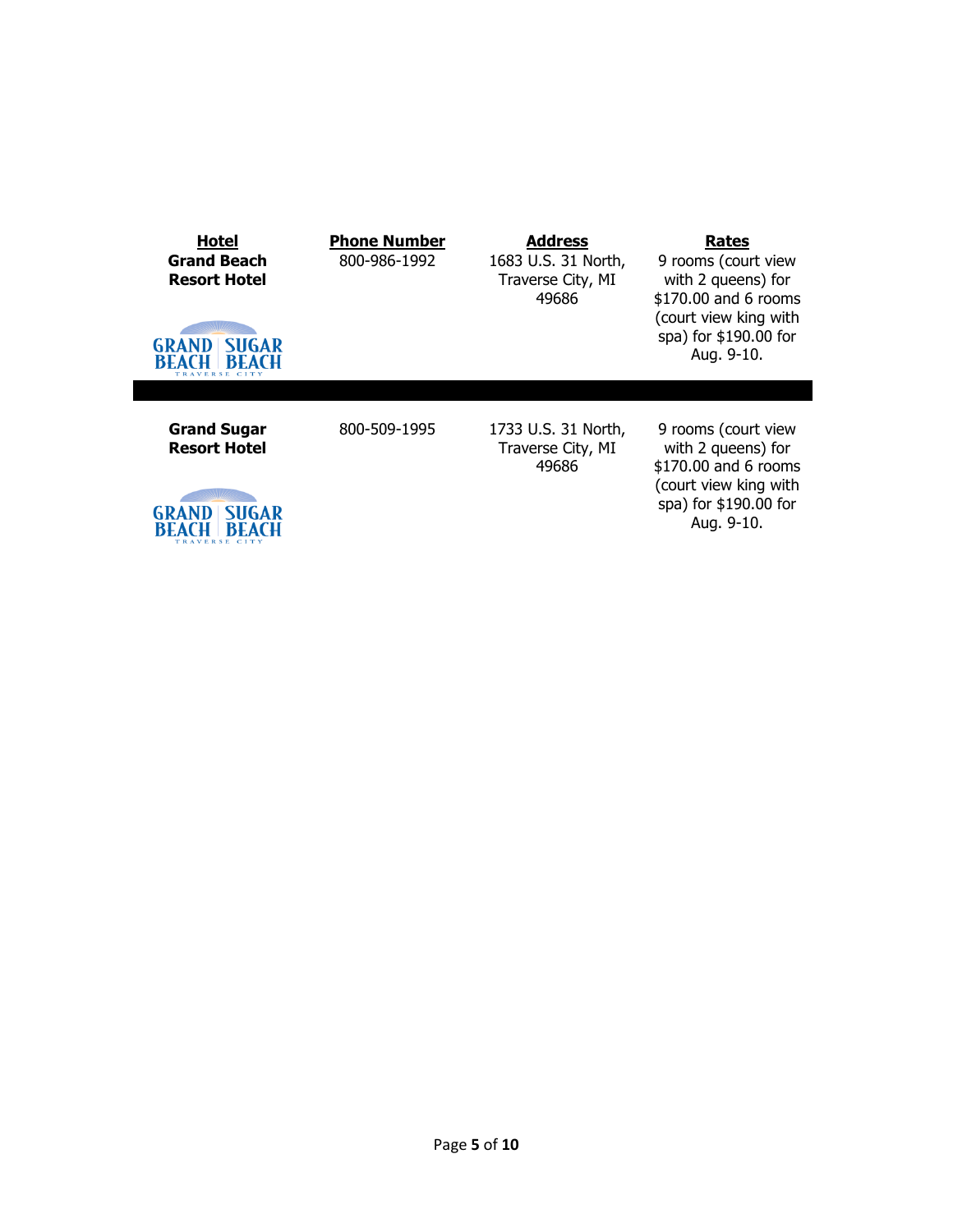

## **Michigan Lean Consortium: First Annual Conference August 11, 2011 Breakout Sessions: 11:00 AM – 12:30 PM**

| <b>Workshop</b> | <b>Presenter</b>                                | <b>Presentation Title</b>                                                         | <b>Presentation Description</b>                                                                                                                                                                                                                                                                                                                                                                                                                                                                                                                           |
|-----------------|-------------------------------------------------|-----------------------------------------------------------------------------------|-----------------------------------------------------------------------------------------------------------------------------------------------------------------------------------------------------------------------------------------------------------------------------------------------------------------------------------------------------------------------------------------------------------------------------------------------------------------------------------------------------------------------------------------------------------|
| Workshop A      | Robert Amid, Jedco Inc                          | The Human Component Of Continuous<br>Improvement.<br>How Do We Change Culture?    | With an emphasis on Servant Leadership<br>throughout the presentation, the interactive<br>lecture speaks to culture, change, and the<br>multiple aspects of the foundation for<br>cultural change. The discussion addresses<br>the critical elements of a true lean<br>transformation to a culture of continuous<br>improvement throughout any organization,<br>as well as why you would want to change<br>the organizational culture.                                                                                                                    |
| Workshop B      | Michael Taubitz,<br><b>FDR Safety</b>           | Leadership and Culture: Deming, the<br>foundation for lean and safety.            | Before lean, there was only a suite of tools<br>and thinking created by teaching of W.<br>Edward Deming. His 14 principles are a<br>philosophical base for process<br>improvement. Deming's continuous<br>improvement approach can be applied to<br>any discipline, including safety. Without full<br>consideration of the "People," side of<br>thinking both lean and safety will come up<br>short for sustainability.                                                                                                                                   |
| Workshop C      | Steve Heoft,<br>Alturum Institute               | Lean Healthcare Simulation<br>Part One (attendance limited to 32<br>participants) | This hands on simulation will teach lean<br>principles focused on a clinic-type process<br>This may be adapted to any healthcare<br>process. Participants will discuss the cycle of<br>improvement, implement changes in four<br>rounds of simulation and solve many<br>problems. (This session is a morning and<br>afternoon series with limit of the same 32<br>participants attending both sessions).                                                                                                                                                  |
| Workshop D      | Dr. Heather Frazier,<br>Northwestern MI College | Lean Office Simulation<br>This session is limited to 32<br>participants)          | This session is aimed at raising the<br>awareness of lean principles in the office<br>through a hands-on-simulation. Participants<br>will have opportunity to experience how the<br>application of several lean tools can improve<br>the flow of value in an office environment.<br>Lean tools will include batch reduction,<br>cellular flow and pull systems. First round<br>will represent typical office process<br>including sales, engineering, accounting,<br>purchasing, scheduling, and delivery. After<br>each round performance matrix such as |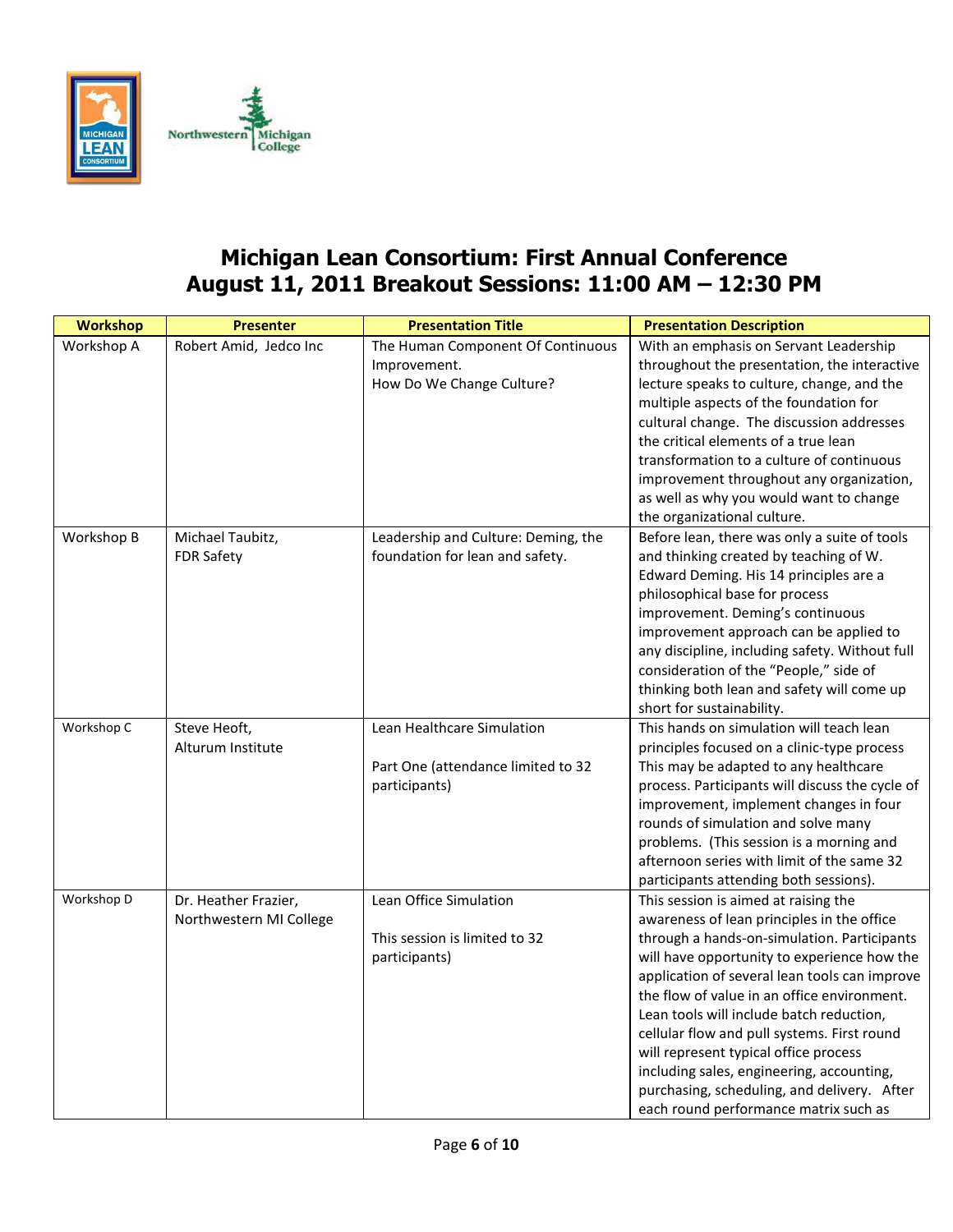|                                                |                                                                |                                                                                                                      | order fulfilled, invoice faxed, and work in<br>process will be collected to track<br>improvement.                                                                                                                                                                                                                                                                                                                                                                                                    |
|------------------------------------------------|----------------------------------------------------------------|----------------------------------------------------------------------------------------------------------------------|------------------------------------------------------------------------------------------------------------------------------------------------------------------------------------------------------------------------------------------------------------------------------------------------------------------------------------------------------------------------------------------------------------------------------------------------------------------------------------------------------|
| Workshop E<br>30 minute<br>Lightning<br>Rounds | 1. Marlene Ercolani<br>DMC, Children's<br>Hospital of Michigan | <b>Improving Patient Handover</b><br>Communication                                                                   | This 30-minute session, part one of a three-<br>part rapid 90-minute workshop will focus on<br>the critical issue of communication<br>breakdowns during handover points. This<br>will describe a systematic approach to<br>improvement utilizing lean Six Sigma,<br>workflow process maps as well as front line<br>engagement and participation.                                                                                                                                                     |
|                                                | 2. Annette Hartner<br>DMC, Children's<br>Hospital of Michigan  | Improving Hospital Retail Pharmacy<br>Wait Time - "Why do I have to wait so<br>long to get my prescriptions filled?" | This 30-minute session is part two of a<br>three-part 90-minute workshop. It will<br>focus on project selection, the importance<br>of executive leadership support, the<br>utilization of Lean Six Sigma methods to<br>achieve deliverables, the importance of<br>teamwork, and sustaining the gains through<br>the pursuit and achievement of desired<br>outcomes.                                                                                                                                  |
|                                                | 3. Brendon Weil<br>University of<br>Michigan Health<br>System  | Lean in Daily Work Model at UMHS-A<br><b>Blueprint for Lean Transformation</b>                                       | This 30-minute session, part three of the<br>three-part 90-minute workshop will focus<br>The U Of M Health System development and<br>implementation of a "lean daily work"<br>deployment model. The presentation will<br>describe the lean management system put<br>in place, owned by front line staff, to<br>surface and resolve problems that<br>negatively impact the customer experience.<br>The model aimed to create 20,000 problem<br>solvers to address problems identified<br>through VSM. |

## **Michigan Lean Consortium: First Annual Conference August 11, 2011 Breakout Sessions: 1:30 PM – 3:00 PM**

| <b>Workshop</b> | <b>Presenter</b>          | <b>Presentation Title</b>         | <b>Presentation Description</b>                                                    |
|-----------------|---------------------------|-----------------------------------|------------------------------------------------------------------------------------|
| Workshop A      | Bruce Main,               | People, Profit, Planet: You Can't | Are lean systems with high risk really                                             |
|                 | Design Safety Engineering | Be Lean Without Being Safe        | lean? Are extremely safe systems that are<br>unworkable really safe? This workshop |
|                 |                           |                                   | will focus on integrating lean and safety to                                       |
|                 |                           |                                   | achieve optimal outcomes for people,                                               |
|                 |                           |                                   | profit, and planet. Participants will gain                                         |
|                 |                           |                                   | insights on how and why this integration                                           |
|                 |                           |                                   | is the beginning step for a sustainable                                            |
|                 |                           |                                   | future. The thought process for integrated                                         |
|                 |                           |                                   | risk assessment helps any kind and size of                                         |
|                 |                           |                                   | organization. Lean why "you can't be lean                                          |
|                 |                           |                                   | without being safe"                                                                |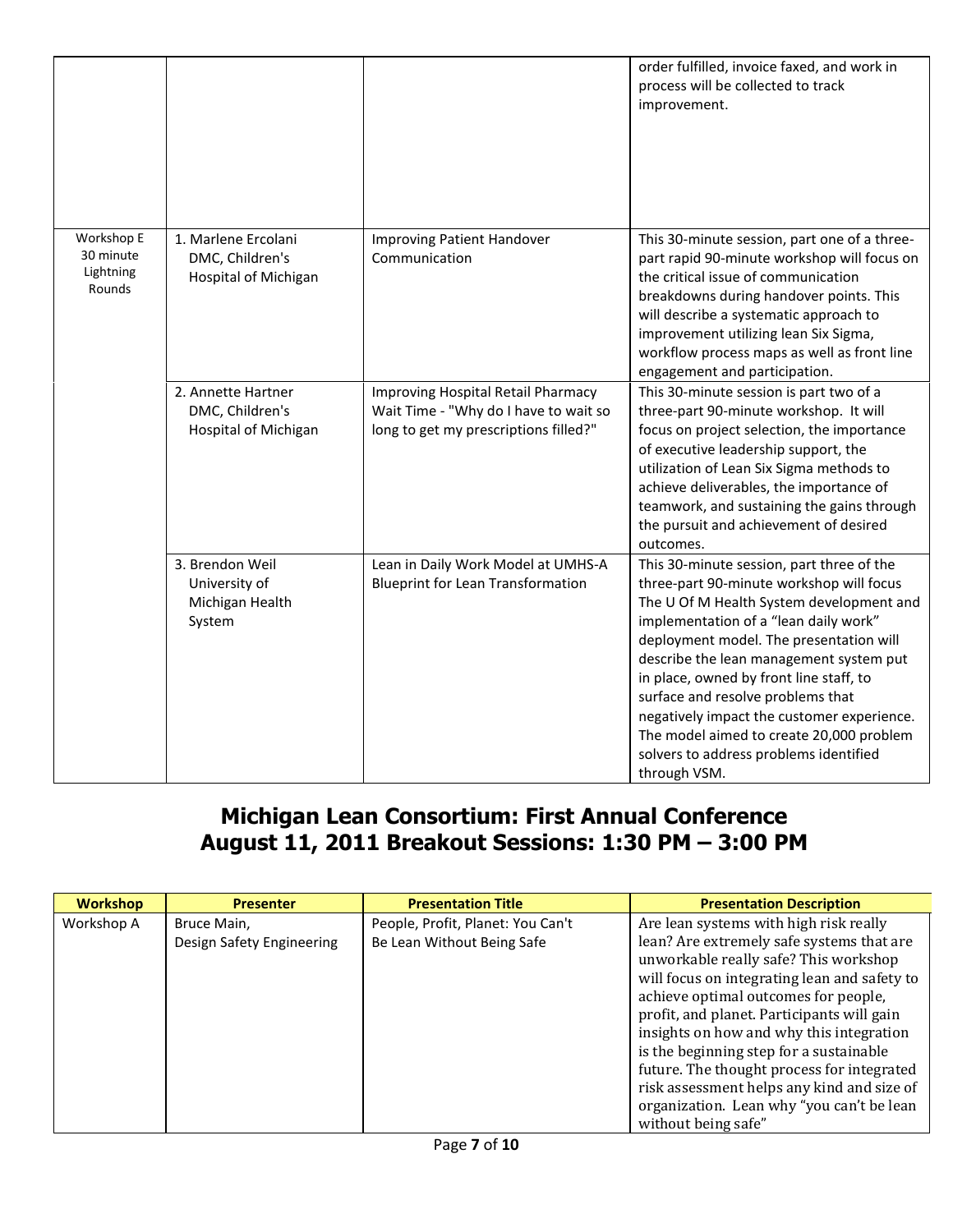| Workshop B | Dr. Darby Hiller,          | Using Lean Tools for Effective        | This workshop will demonstrate from             |
|------------|----------------------------|---------------------------------------|-------------------------------------------------|
|            | Northwestern Michigan      | Operations in Higher Education        | three examples of how Northwestern              |
|            | College                    |                                       | Michigan College is using lean tools in         |
|            |                            |                                       | project planning and project management.        |
|            |                            |                                       | Covering the basic of lean concepts             |
|            |                            |                                       | including how we assessed the "eight            |
|            |                            |                                       | wastes" in our process. This will include       |
|            |                            |                                       | designing a new institutional effectiveness     |
|            |                            |                                       | system, and new program review process          |
|            |                            |                                       | and anew process for the alignment of           |
|            |                            |                                       | planning at the institution. Attendees will     |
|            |                            |                                       | receive templates for documents and             |
|            |                            |                                       | shared learning through Q&A.                    |
| Workshop C | Steve Hoeft,               | Lean Healthcare Simulation            | This hands on simulation will teach lean        |
|            | Alturum Institute          | Part Two (attendance limited to 32    | principles focused on a clinic-type process     |
|            |                            | participants)                         | This may be adapted to any healthcare           |
|            |                            |                                       | process. Participants will discuss the cycle of |
|            |                            |                                       | improvement, implement changes in four          |
|            |                            |                                       | rounds of simulation and solve many             |
|            |                            |                                       | problems. (This session is a morning and        |
|            |                            |                                       | afternoon series with limit of the same 32      |
|            |                            |                                       | participants attending both sessions).          |
| Workshop D | Whitney Walters,           | Lessons in A3 Development and Usage   | An A3 is a P-D-C-A (Plan-Do-Check-Act)          |
|            | University of Michigan     |                                       | storyboard or report, reflecting Toyota's       |
|            | College of Engineering and |                                       | way of capturing the PDCA process on one        |
|            | <b>Health Systems</b>      |                                       | sheet of paper. An A3 document structures       |
|            |                            |                                       | effective and efficient dialogue that fosters   |
|            |                            |                                       | understanding followed by the opportunity       |
|            |                            |                                       | for deep agreement. It's a tool that            |
|            |                            |                                       | engenders communiction and dialogue in a        |
|            |                            |                                       | manner that leads to good decisions, where      |
|            |                            |                                       | proposed countermeasures have a better          |
|            |                            |                                       | chance of being effective because they are      |
|            |                            |                                       | based on facts and data gathered at the         |
|            |                            |                                       | place where the work is performed and           |
|            |                            |                                       | from the people who perform it. Through         |
|            |                            |                                       | instruction, small group discussions, and       |
|            |                            |                                       | exercises, the learning session participants    |
|            |                            |                                       | will learn the basic formats of A3s and uses    |
|            |                            |                                       | of the A3 and gain experience writing A3s.      |
| Workshop E | Bill Costantino,           | Developing Improvement Kata Thinking  | Mike Rother's most recent book, Toyota          |
|            | W3 Group, LLC              | & Acting in a mid-sized manufacturing | Kata, provides critical insight into Toyota's   |
|            |                            | company                               | daily management routines and practices         |
|            |                            |                                       | that underlie their remarkable culture of       |
|            |                            |                                       | sustained continuous improvement. This          |
|            |                            |                                       | presentation will briefly recount the           |
|            |                            |                                       | evolution of Shop Floor Management at           |
|            |                            |                                       | Delta Faucet and the introduction of Toyota     |
|            |                            |                                       | Kata as a means of managing for sustained       |
|            |                            |                                       | competitive advantage. We will spend            |
|            |                            |                                       | considerable time introducing the key           |
|            |                            |                                       | elements of Toyota Kata. Finally, we'll         |
|            |                            |                                       | examine the implications as a management        |
|            |                            |                                       | system for developing a culture of              |
|            |                            |                                       | continuous improvement.                         |
|            |                            |                                       |                                                 |
|            |                            |                                       |                                                 |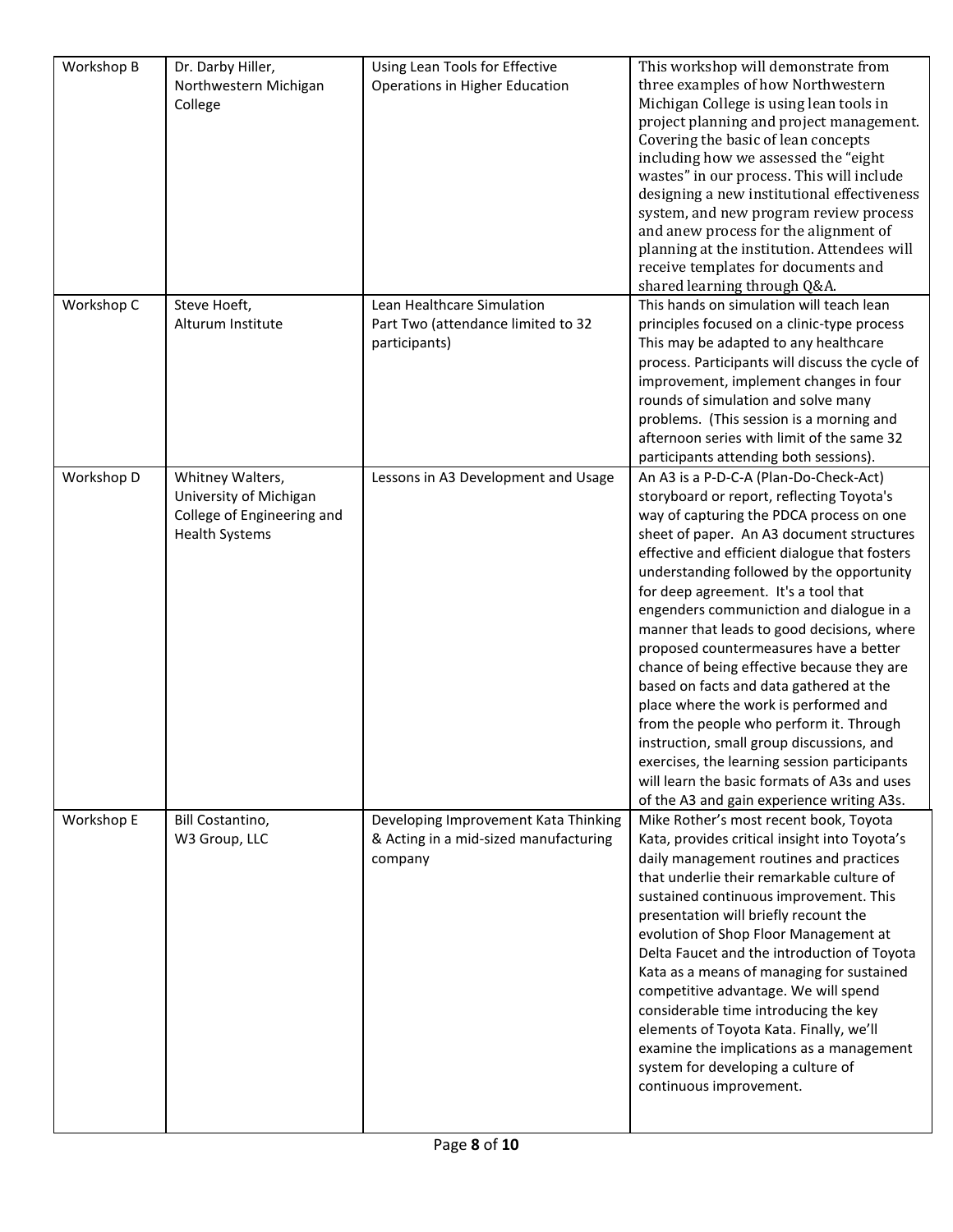

### **Fees**

## **Individual Fees\*:**

\$195 for non-members (this fee includes a 13 month membership to MLC)

Michigan

#### \$155 for members

\*Individual fee includes entrance to the 2 day conference, all workshops and the following meals: Lunch, snack, hors' dourves and dinner on August 10; breakfast, snack, lunch, snack on August 11. Alcoholic beverages at the cocktail hour are at the additional expense of the attendee.

### **Corporate Sponsorship Information:**

Gold Package, \$5,000

- Company logo on the front of our brochure
- Banner at the conference
- Logo on MLC web site
- Display table for products and services
- (5) Conference tickets

Silver Package, \$1,000

- Company logo in the brochure
- Logo on MLC web site
- Display table for products and services
- (2) Conference tickets

Bronze Package, \$500

- Company name in the brochure
- Name on the MLC web site
- (1) Conference ticket